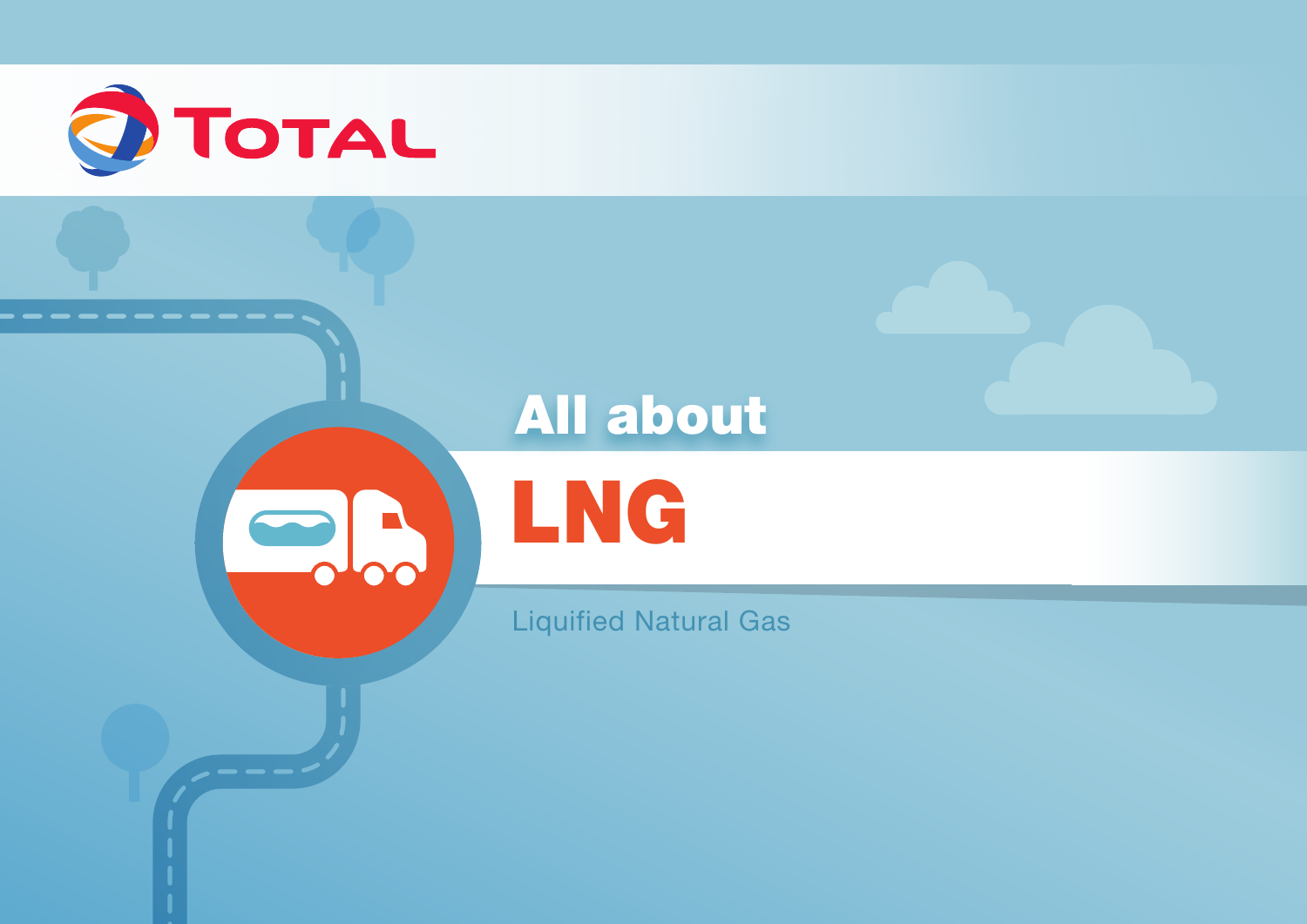Faced with climate issues and the evolution of technologies and uses, the road transportation sector is in a transformation phase; the energy transition starts with actions and measures that are aimed at reducing pollutant emissions and greenhouse gases.

In this context, Total group is now embarking on the construction of a network of stations that will distribute Natural Gas for Vehicles (NGV), which presents an alternative energy offer to our customers, especially for transportation professionals.

There is not and will never be one single mobility solution, as each type of energy comes with its own advantages and disadvantages and will be used for the purpose it is best suited for. Among all energy types available today, NGV will play a crucial role in tomorrow's mobility, and Total will be contributing to its development. Fossil fuels and alternative energies will be used alongside this.

This document will help you gain a better understanding of what LNG is, what the challenges are for users and what offers Total is developing in the field.

2

Happy reading!

Research Marketing Strategy Product Marketing Total Marketing & Services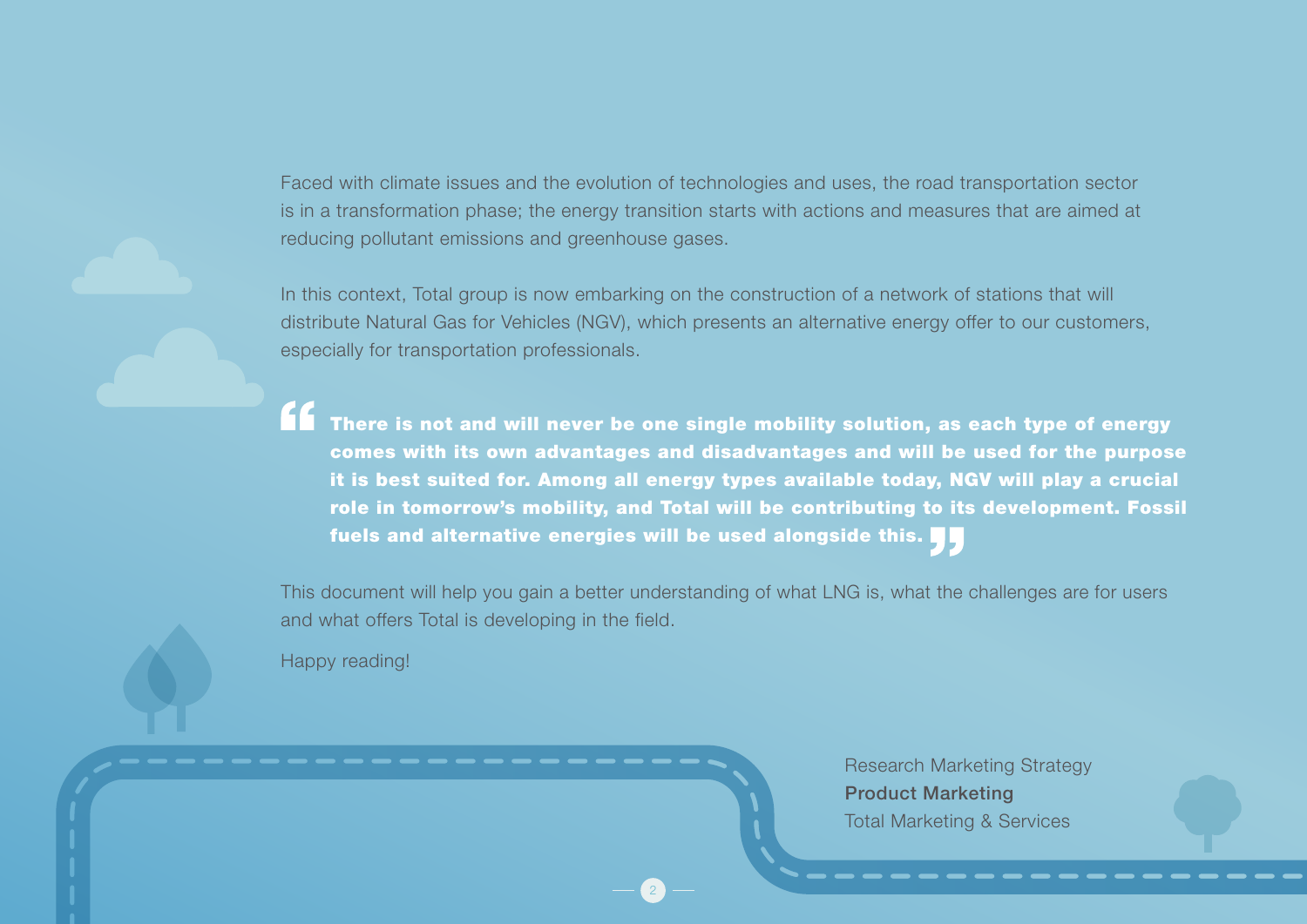

# **Contents**

## **1** ESSENTIALS

| What is LNG?                                                      |  |
|-------------------------------------------------------------------|--|
|                                                                   |  |
|                                                                   |  |
|                                                                   |  |
| A LNG vehicle: how does it work? ____________________________ p.8 |  |

## 2 IN PRACTICE

| The LNG market in Europe and its potential |  |
|--------------------------------------------|--|
|                                            |  |

## **3 FIND OUT MORE**

| Diesel or LNG: which is best for my vehicle?        |         |
|-----------------------------------------------------|---------|
| What is "Boil-off gas"?<br>________________________ | $-D.15$ |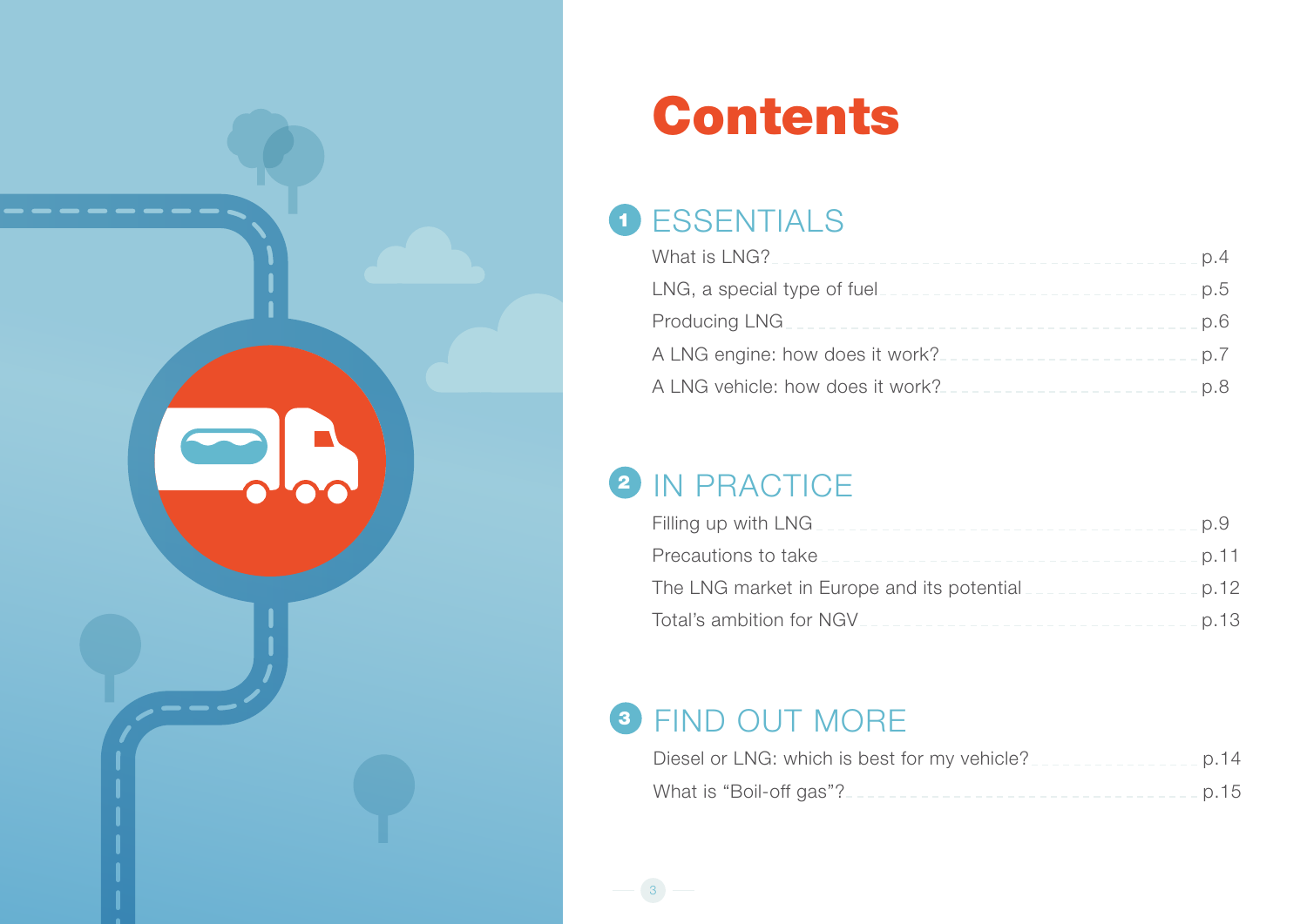<span id="page-3-0"></span>

## **ESSENTIALS** What is LNG?

Natural gas is a mix of light hydrocarbons mainly composed of methane. It is naturally found in some porous rocks.



LNG? An acronym for **Liquified Natural Gas**, it's a natural gas that is cooled between -120°C and -162°C: once in its liquid form, **it takes up less space and can be easily transported.**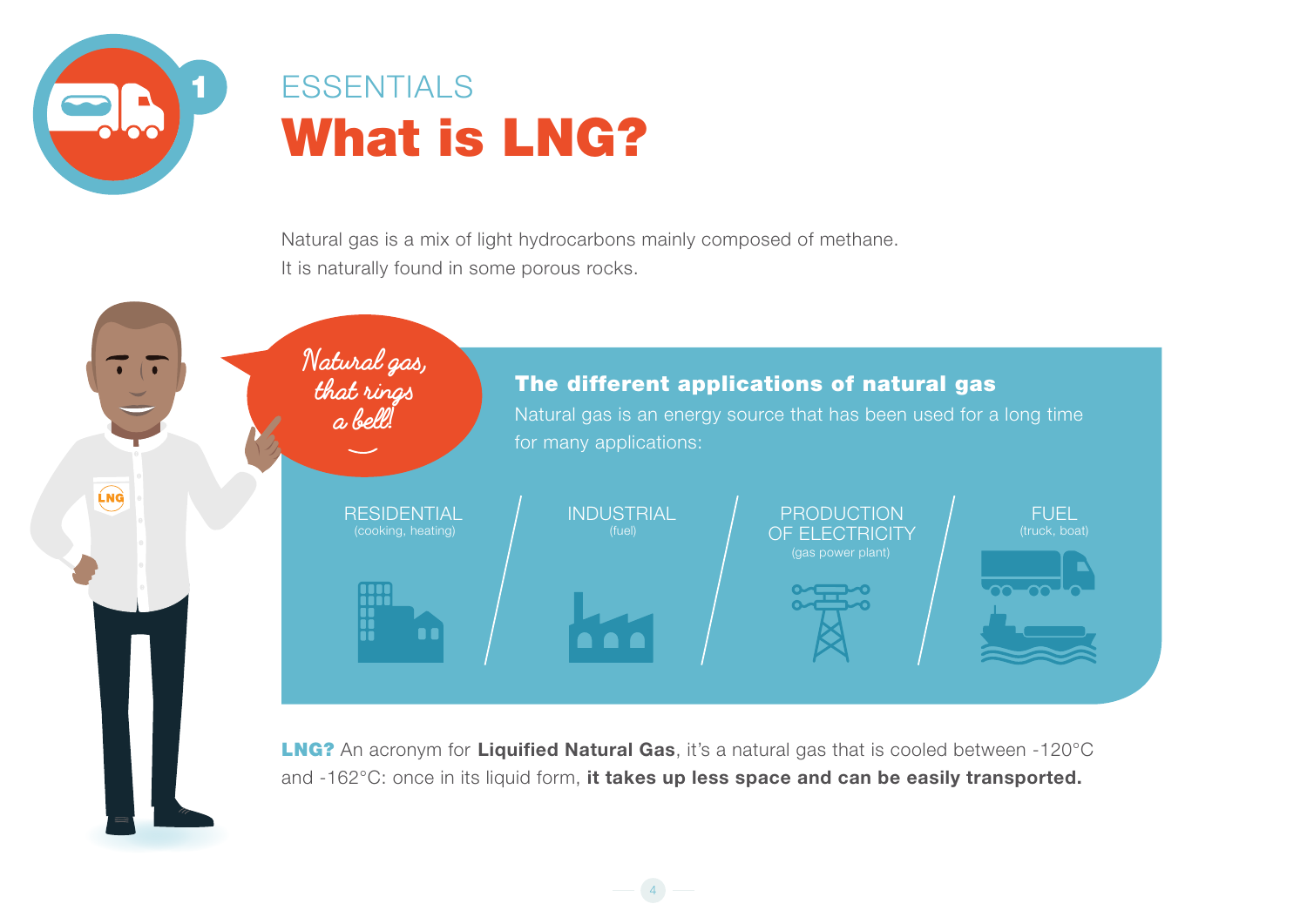<span id="page-4-0"></span>

## **FSSENTIALS** LNG, a special type of fuel

### **The states of natural gas**

### METHANE IN AIR 20°C / 1 bar

1L of diesel fuel  $= 900$ L of methane

CNG 20°C / 200 bar 1L of diesel fuel  $= 5$ L of CNG

### LNG

-120°C / 10 bar -162°C / 1 bar 1L of diesel fuel  $= 1.8$ L of LNG

#### How is LNG stored in service station?

LNG is stored in cryogenic tanks that keep it in a liquid state at a very low temperature (between -120°C and -160°C).

#### What vehicles run on LNG?

On the road, LNG is used exclusively for trucks and coaches. It offers a range that can reach 1,500 km. So it's mainly intended for long-haul transport. It is also a fuel used by some boats.

#### Are there different grades of LNG?

No. All pump-dispensed LNG is the same and is good for your engine.

#### LNG's false friends

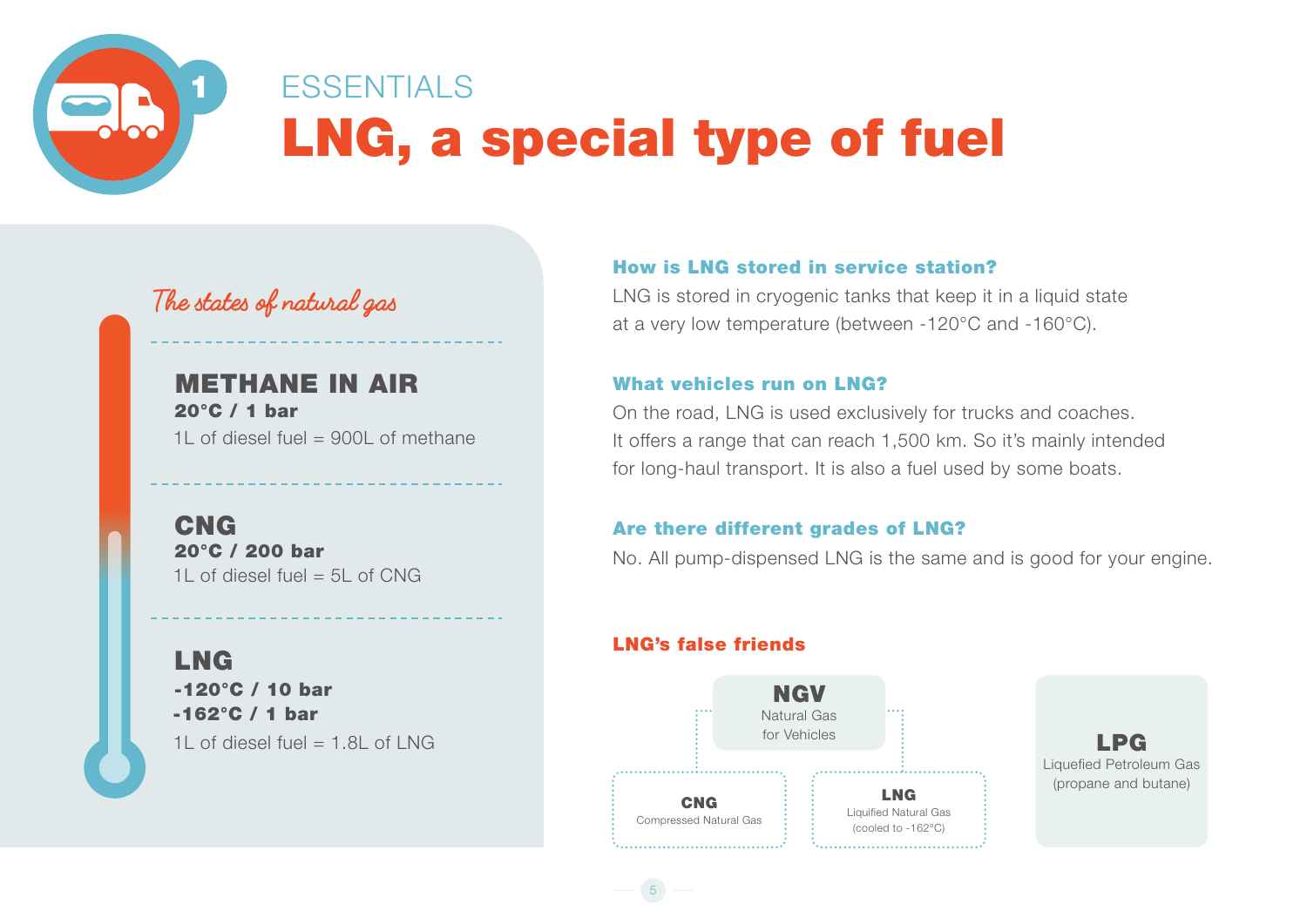<span id="page-5-0"></span>

## Producing LNG **ESSENTIALS**

After extracting natural gas from underground reserves, it must be cleared of impurities so that it can be cooled, liquefied and become LNG. It then contains over 90% of methane. It is then transported in liquid form until it is dispensed at the service station.

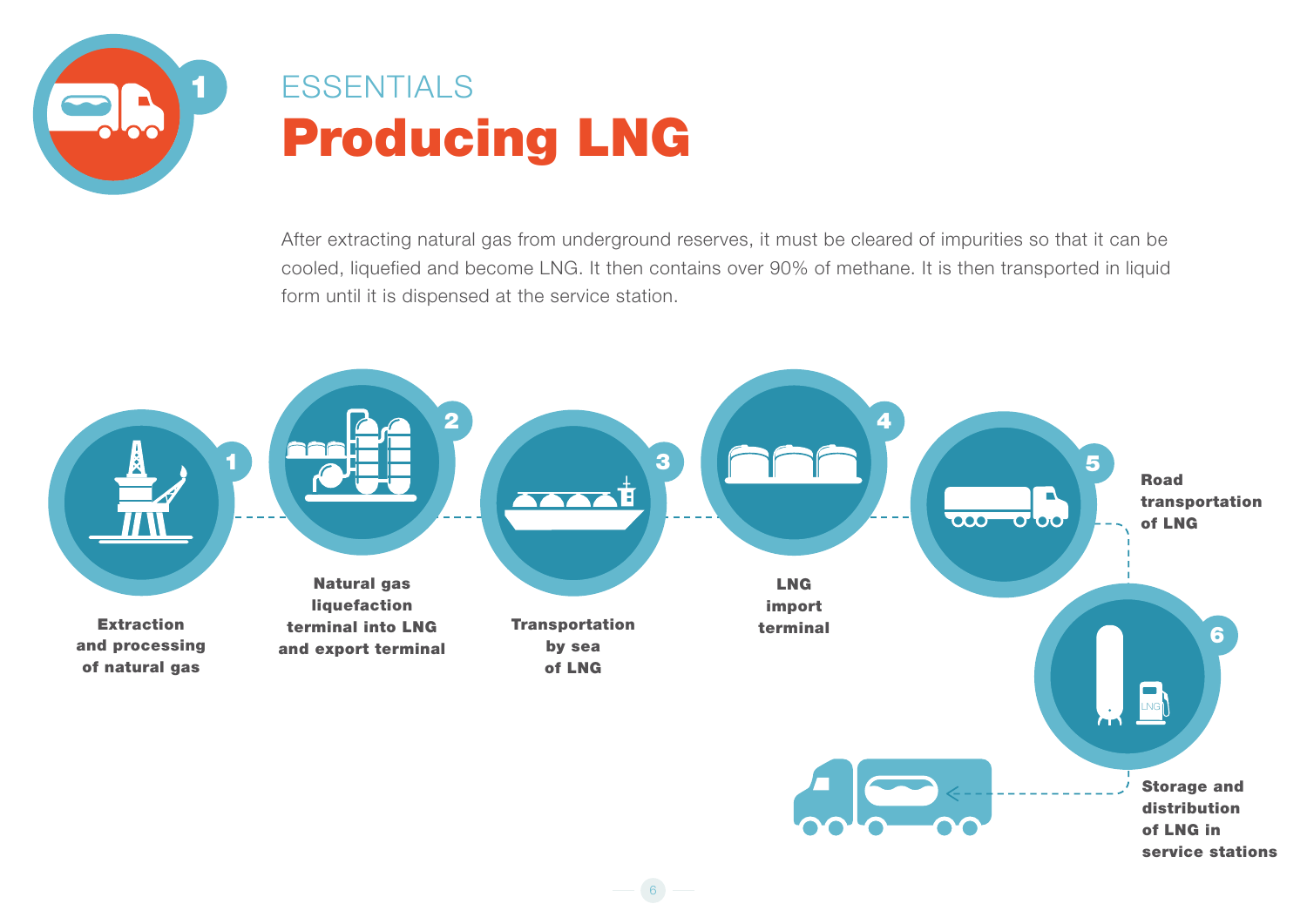<span id="page-6-0"></span>

# A LNG engine: how does it work? **ESSENTIALS**

Whether they run on Diesel or natural gas, combustion engines operate by burning a mix of air and fuel. For a Diesel engine, the air/diesel mix ignites by itself (autoignition) when the temperature and the pressure are high enough in the combustion chamber.

In a natural gas engine (one that runs on LNG or CNG), the mix of air and natural gas is ignited by the spark from the spark plug in the center of the combustion chamber... just like in a gasoline engine!

LNG

**Dual-Fuel?**



#### Did you know?

Older generations of so-called Dual-Fuel engines were able to run on 100% diesel or on a diesel/natural gas mix, but did not meet EURO VI standards.

Recently, a new generation of EURO VI engines has emerged with the HPDI technology in which a mix of natural gas (LNG) and diesel is used, but it no longer possible to use 100% diesel or 100% natural gas.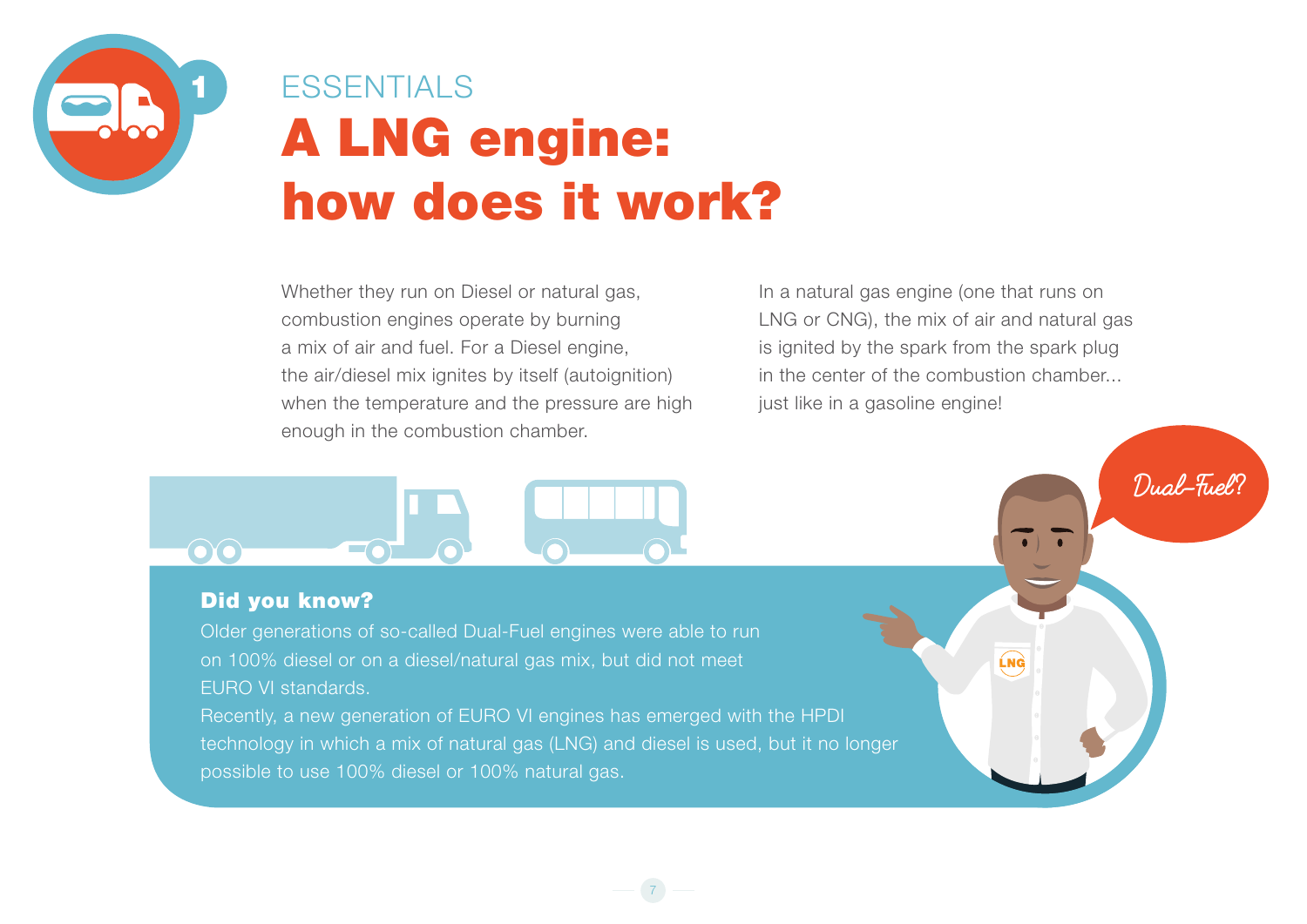<span id="page-7-0"></span>

# A LNG vehicle: how does it work? **FSSENTIALS**

This type of vehicle contains a **cryogenic tank** that enables **to maintain natural gas in a liquid state, from -120°C to -162°C** (depending on the liquid-gas equilibrium determined by the pressure and temperature of the tank). The natural gas from the cryogenic tank is then **gasified to be introduced into the engine.**

Be awarel! It is necessary to **quickly consume the LNG to avoid the boil-off phenomena** (see page 15). Thus, this technology is particularly suitable **for Heavy-Duty vehicles and coaches traveling long-haul distances.**

The vehicle is equipped with a **conventional engine running only on NGV**, regardless of its storage form (CNG or LNG), except for the HPDI technology (High Pressure Direct Injection) which requires an LNG storage tank.

8



The embedded energy density of LNG combined with one or more tanks offers **a significant range that can reach 1500 km.**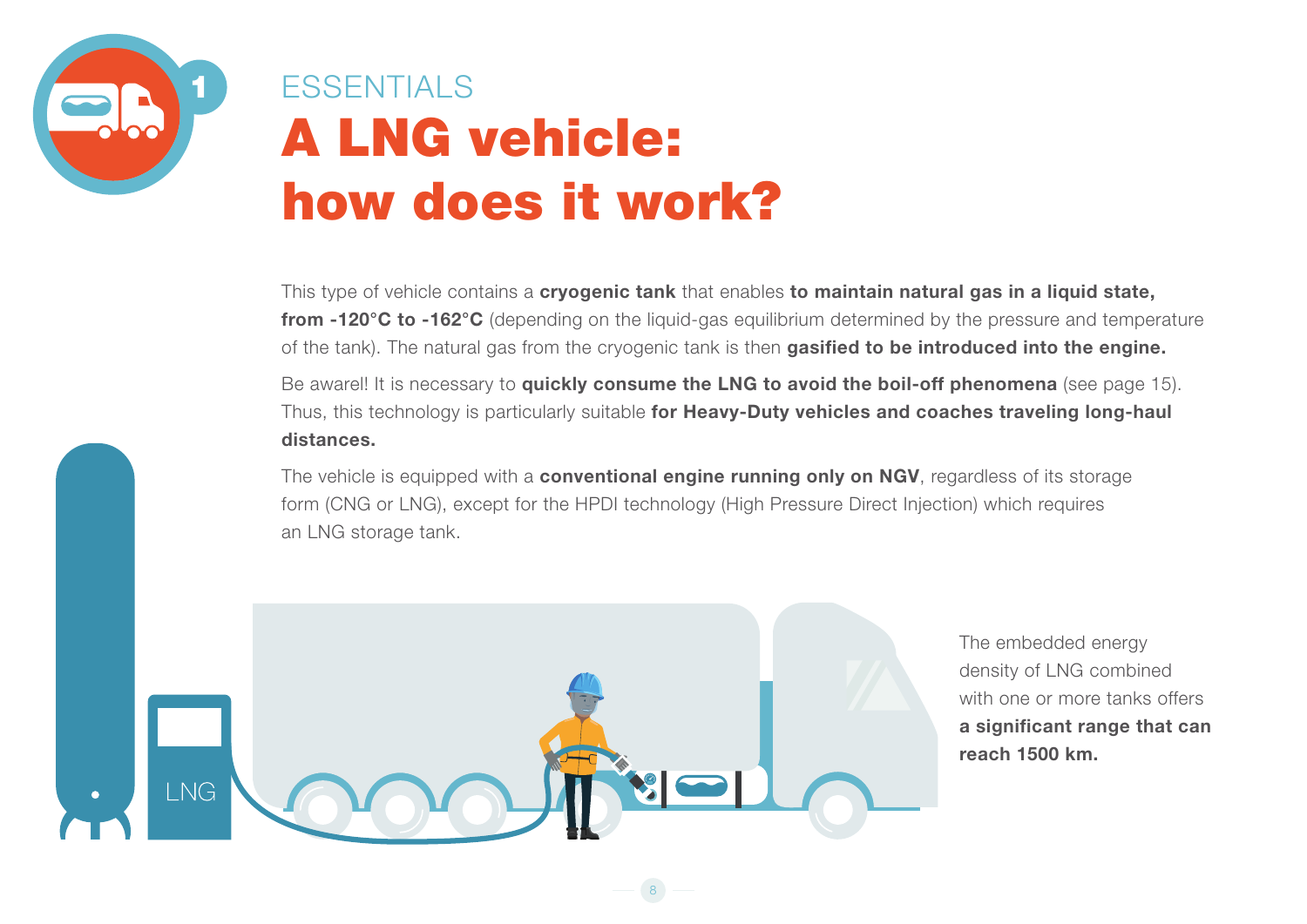<span id="page-8-0"></span>

## Filling up with LNG IN PRACTICE

#### The 9 essential steps

- **Visit an LNG station.** These stations use special equipment with customized distributors and couplings. 1
- Get ready to fill up: 2
	- **• Turn off your engine** and mobile phone. Do not smoke.
	- **Locate the station's equipment emergency shut-off button** to make sure you can act quickly if necessary.
	- **Every station is different:** read the sign explaining how your particular station works.
	- **Put on your personal protective equipment:** safety visor, cryogenic gloves, long-sleeved clothing and protective footwear.

9

**Connect the station grounding cable** to a metal part of your tank: this eliminates the risk of sparks caused by static electricity. 3

If necessary, **activate the station's equipment cooling system** by following the specific on-site instructions: this step is necessary to optimize the filling process. 4



If the station's equipment is at a low temperature, the connectors and hoses may be covered with frost: do not touch them, they could burn you!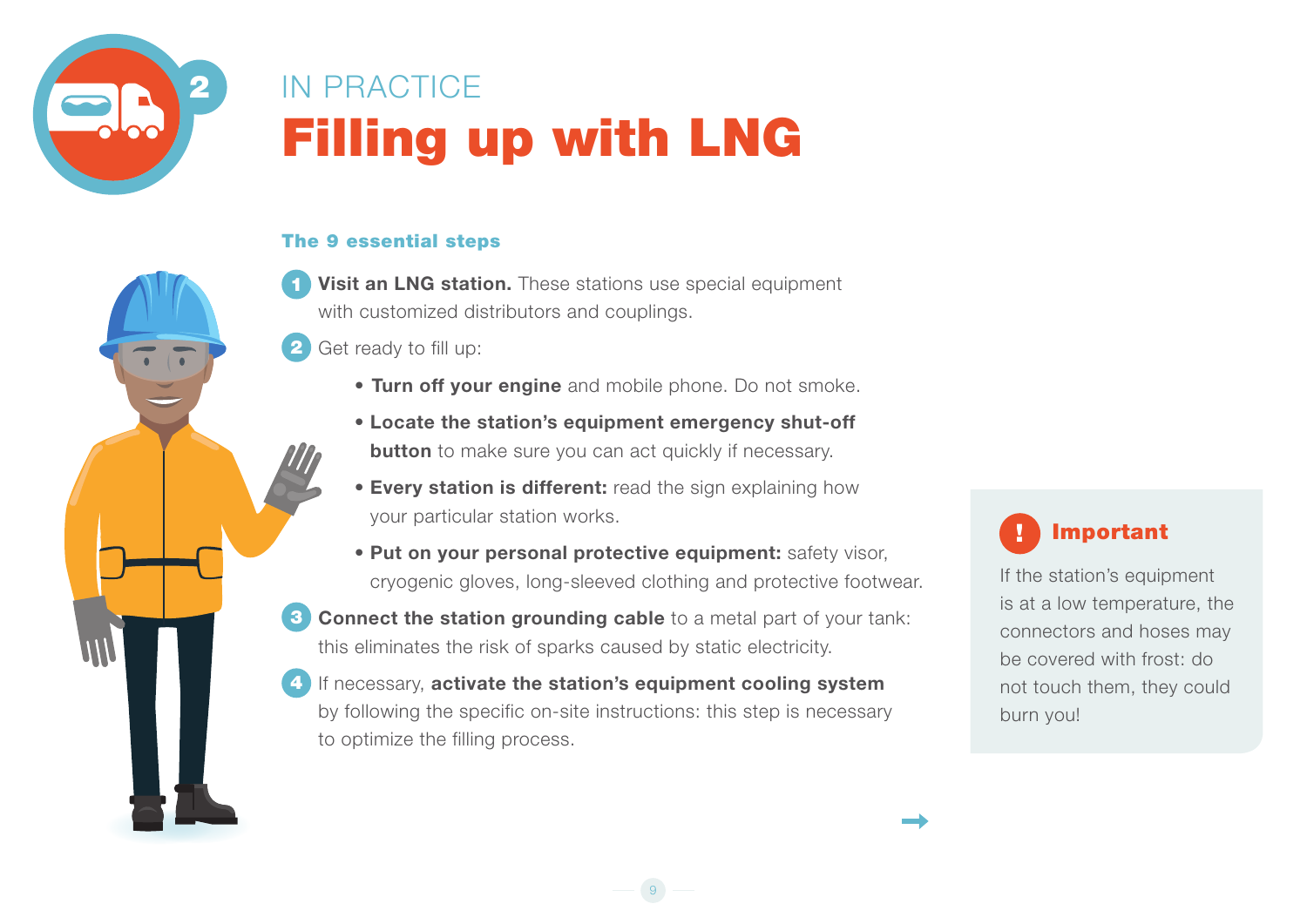

LNG

## Filling up with LNG IN PRACTICE

- **Use the compressed air blower** on both the station-side and truck-side connectors to remove any remaining traces of frost: this helps to improve the lifespan of the equipment and reduces the risk of leaks. 5
- **6** Connect and lock the LNG hose to your tank, along with the vapor recovery hose, if your tank is equipped with a coupling to do so.

10

- **Identify yourself** using the LNG station's electronic control system to authorize the filling of the tank. 7
- **Start filling up your tank** by pressing the start button: the pump automatically stops when the tank is full. Bear in mind that LNG is dispensed by the kilogram and filling the tank takes less than 10 minutes. 8
- **Disconnect** the hose and grounding cable, use the compressed air blower again to remove any surface frost... 9
	- **... and drive!**

### Where can I find a LNG station?

NGVA Europe, which regularly updates the stations that are available in Europe: http://www.ngvaeurope.eu

### Is driving any different?

Given the same size engine, driving a vehicle that is running on LNG is no different from driving a Diesel vehicle.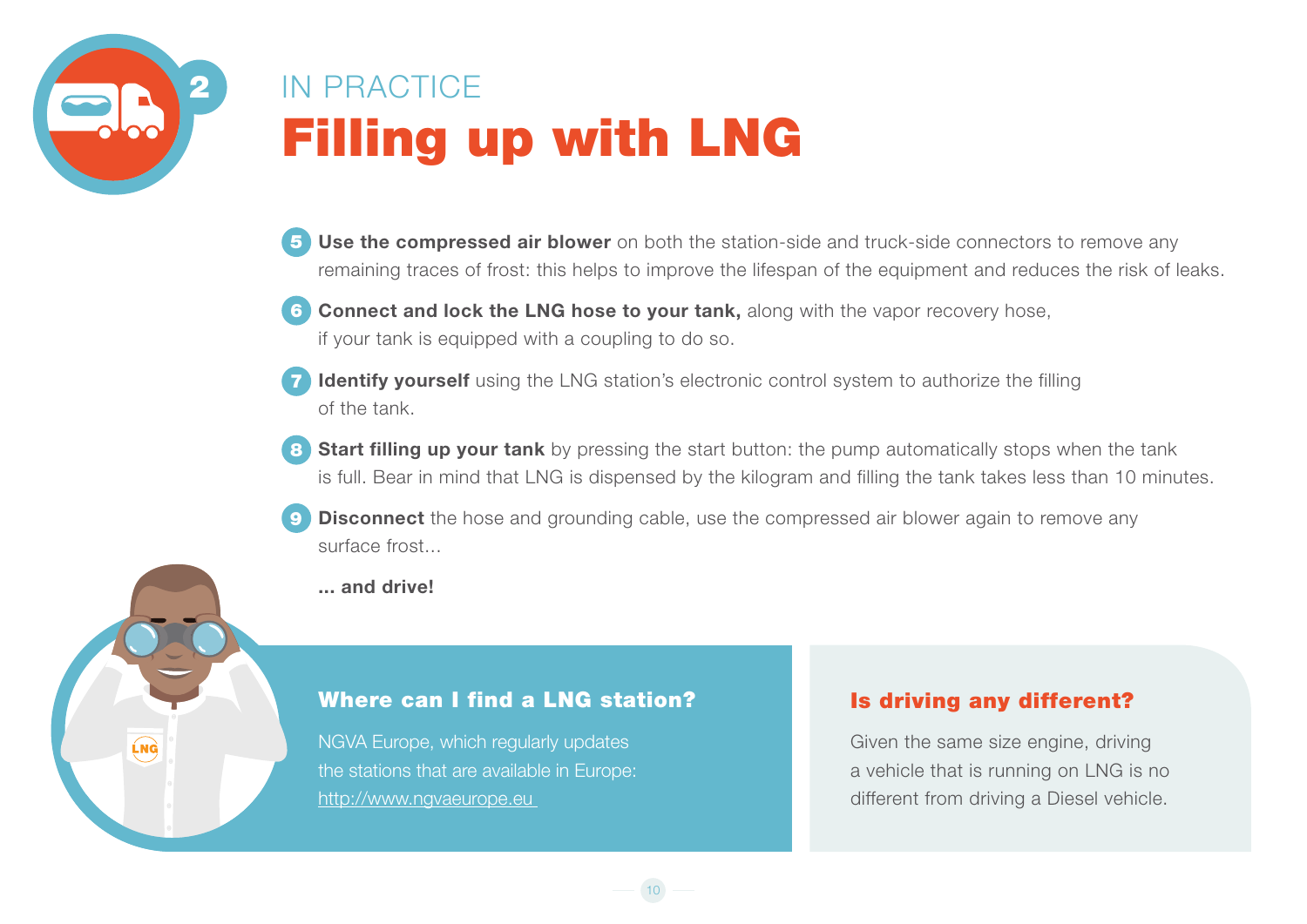<span id="page-10-0"></span>

## Precautions to take IN PRACTICE



**Use a face protector (visor), gloves**

to prevent cold burns, long-sleeved clothing and protective footwear when filling up with LNG.



**Always check the condition of the equipment**  used to dispense the fuel (ensuring there are no signs of leaks) to prevent any risk of cold burns caused by the extremely low temperature of LNG and any risk of fire (gas cloud).

At the service station, follow the same safety instructions as you would for gasoline:



- **Do not smoke** and do not bring a heat source near the vehicle
- **Do not use your phone**

Finally, if the hose does not fit the coupling on the truck, never use an adapter.

11

## When filling up No. 2008 and the United States of the When parking

Never park in a confined space for several days in a row. Indeed, an atmosphere of flammable gas could be created through the evaporation of methane from the tank (see "Find out more" for more details).

## If you detect a leak

LNG leaks create a small cloud of white frost. If this happens, define a safety perimeter around the leak (risk of burns or inflammation from a heat source), evacuate the area and notify the fire brigade and onsite safety personnel.

In most cases, let the tank empty completely.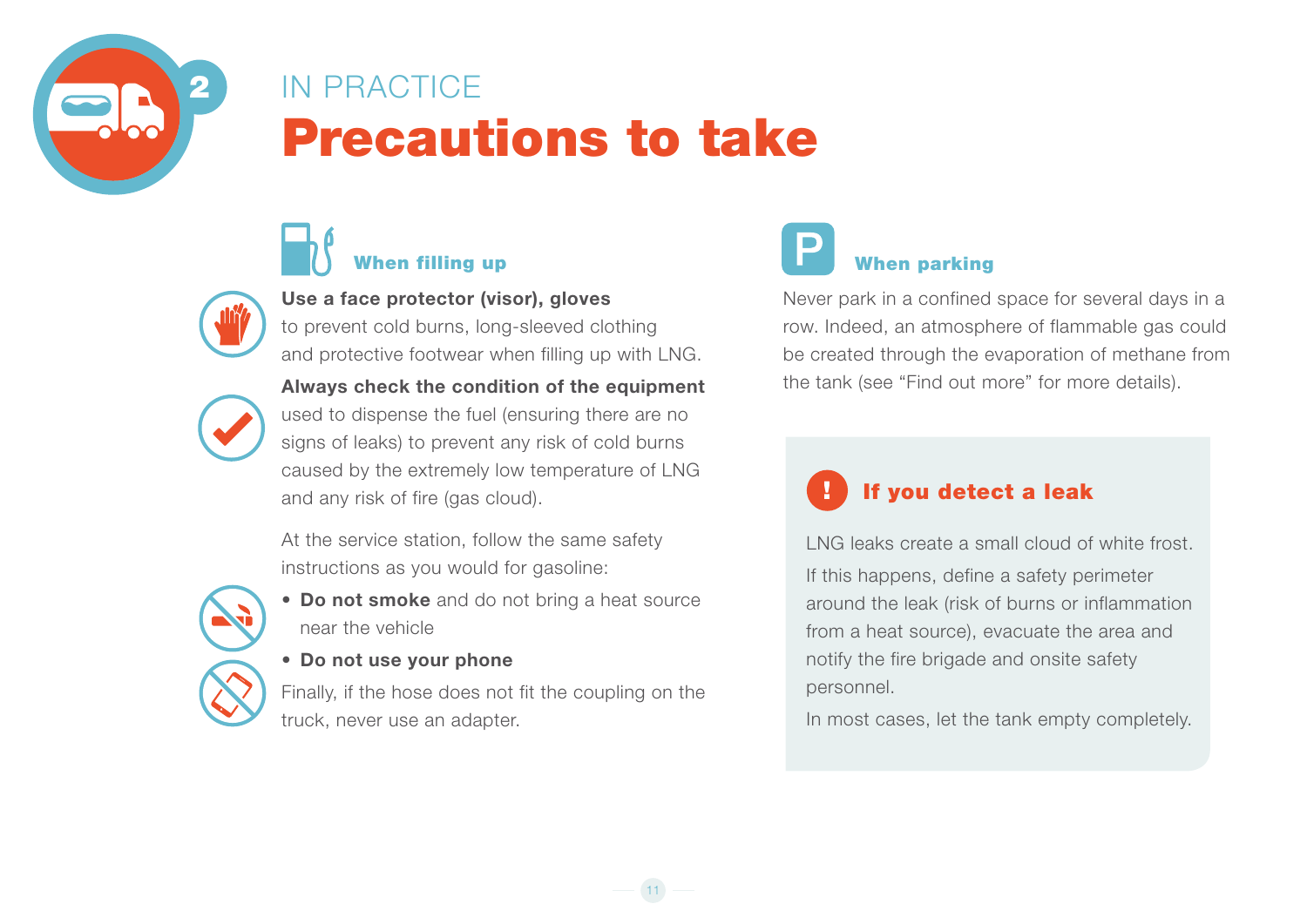<span id="page-11-0"></span>

# The LNG market in Europe and its potential IN PRACTICE

12

Because it offers vehicles the greatest range (up to 1,500 km depending on the configurations and uses of the vehicles), LNG technology is primarily intended for long-haul transportation.

Still in full development today, the network of LNG service stations is progressively spreading, in particular on major European routes.

> Density of LNG stations in Europe Source: NGVA 2018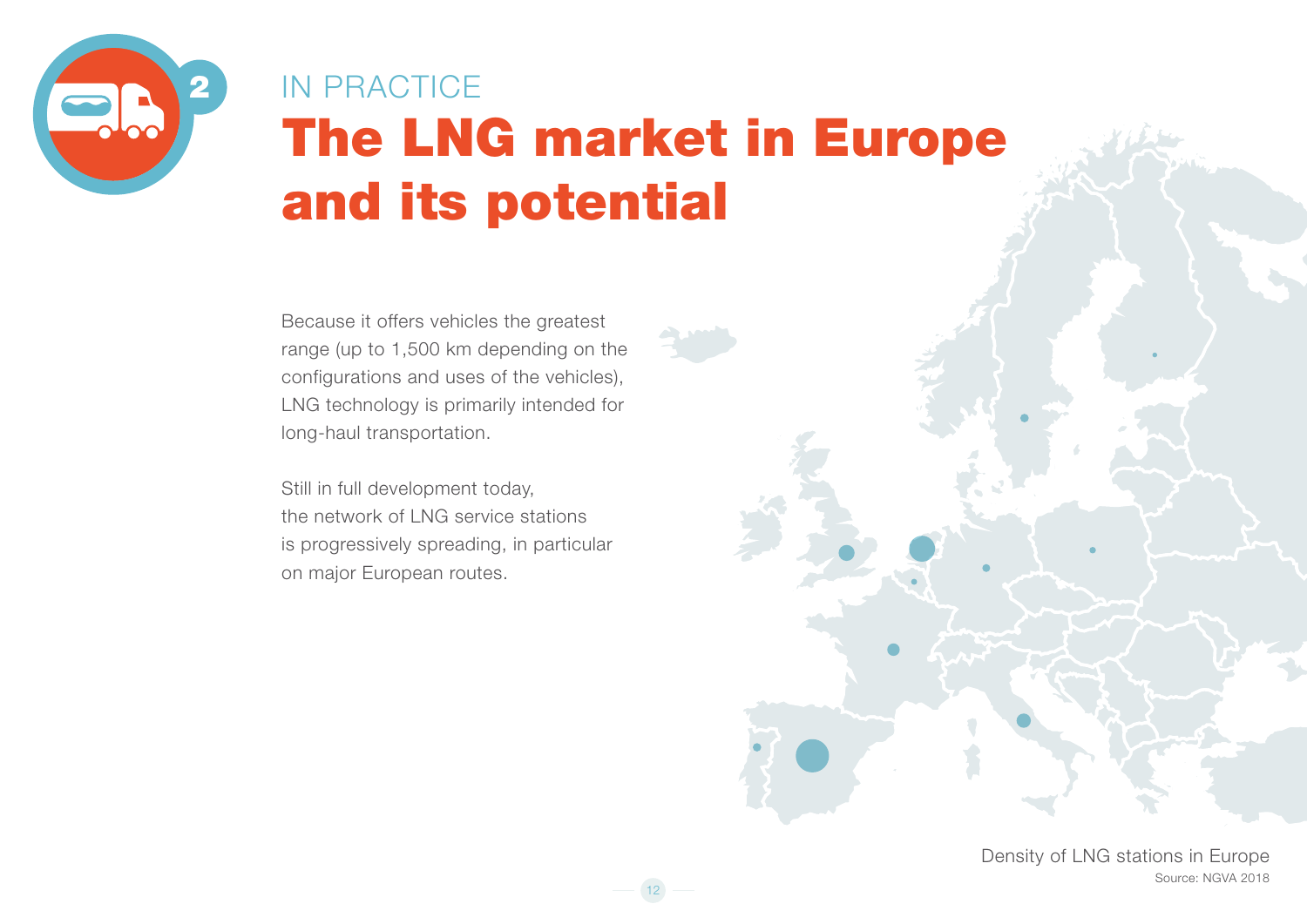<span id="page-12-0"></span>

## Total's ambition for NGV IN PRACTICE

Total is expanding rapidly in the NGV sector, aiming to become the European leader. To help achieve that, it acquired **PITPOINT**, Europe's third-largest operator.

More recently, Total has made an equity investment in Clean Energy, a leading NGV supplier in the North American market.



LNG

#### Did you know?

Total already has NGV stations in Europe, but also in Egypt and Pakistan.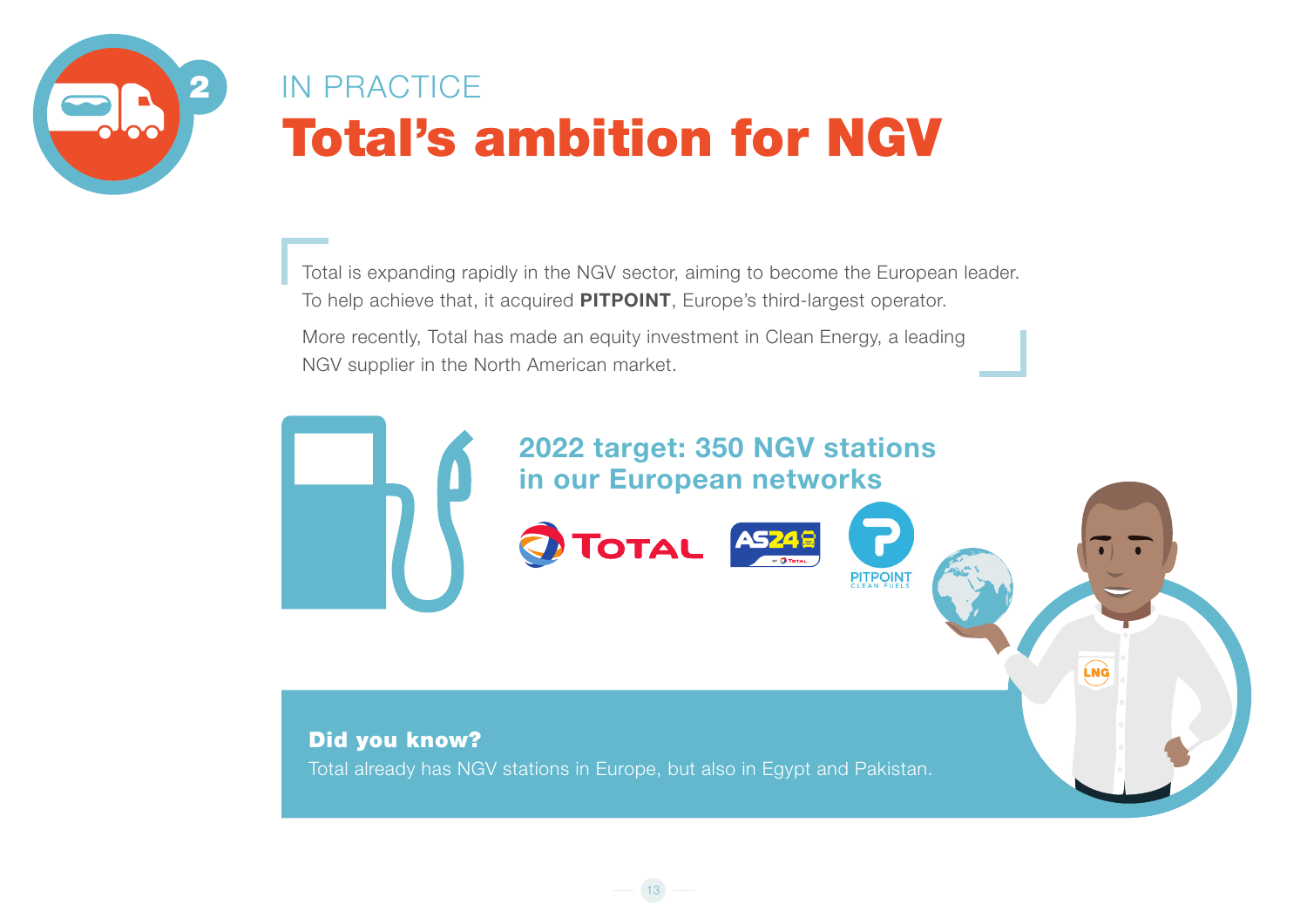<span id="page-13-0"></span>

# Diesel or LNG: which is best for my vehicle? FIND OUT MORE

Each technology has its advantages and drawbacks, whether in terms of cost, noise, pollutant emissions and so on. Choose depending on your needs and preferences.



A vehicle that runs on LNG can prove more cost-efficient than its Diesel or gasoline equivalent, depending on the price of fuel, the distance covered annually, and prevailing tax laws, even if it is more expensive to purchase.



The engine technology for natural gas reduces noise levels in LNG vehicles quite substantially compared to Diesel trucks. This is a real advantage for urban or night transport.



Trucks running on LNG have a range that can reach 1,500 km depending on how the vehicles are used and configured.

14



It's difficult to distinguish LNG vehicles from other vehicles, since CO<sub>2</sub> emissions vary significantly based on each vehicle and its use. But like biodiesel and bioethanol, any use of biogas in LNG reduces the vehicle's impact on the environment.



#### Cost i Noise Range i CO<sub>c</sub>emissions i Pollutant emissions

Both Diesel and LNG trucks comply with the European Union's EURO VI standard. That standard, which took effect on January 1, 2014, defines permissible pollutant emission levels for trucks. One big difference: LNG engines meet EURO VI standards without the need for particle filters or Selective Catalytic Reduction (SCR) systems, which require AdBlue®\*.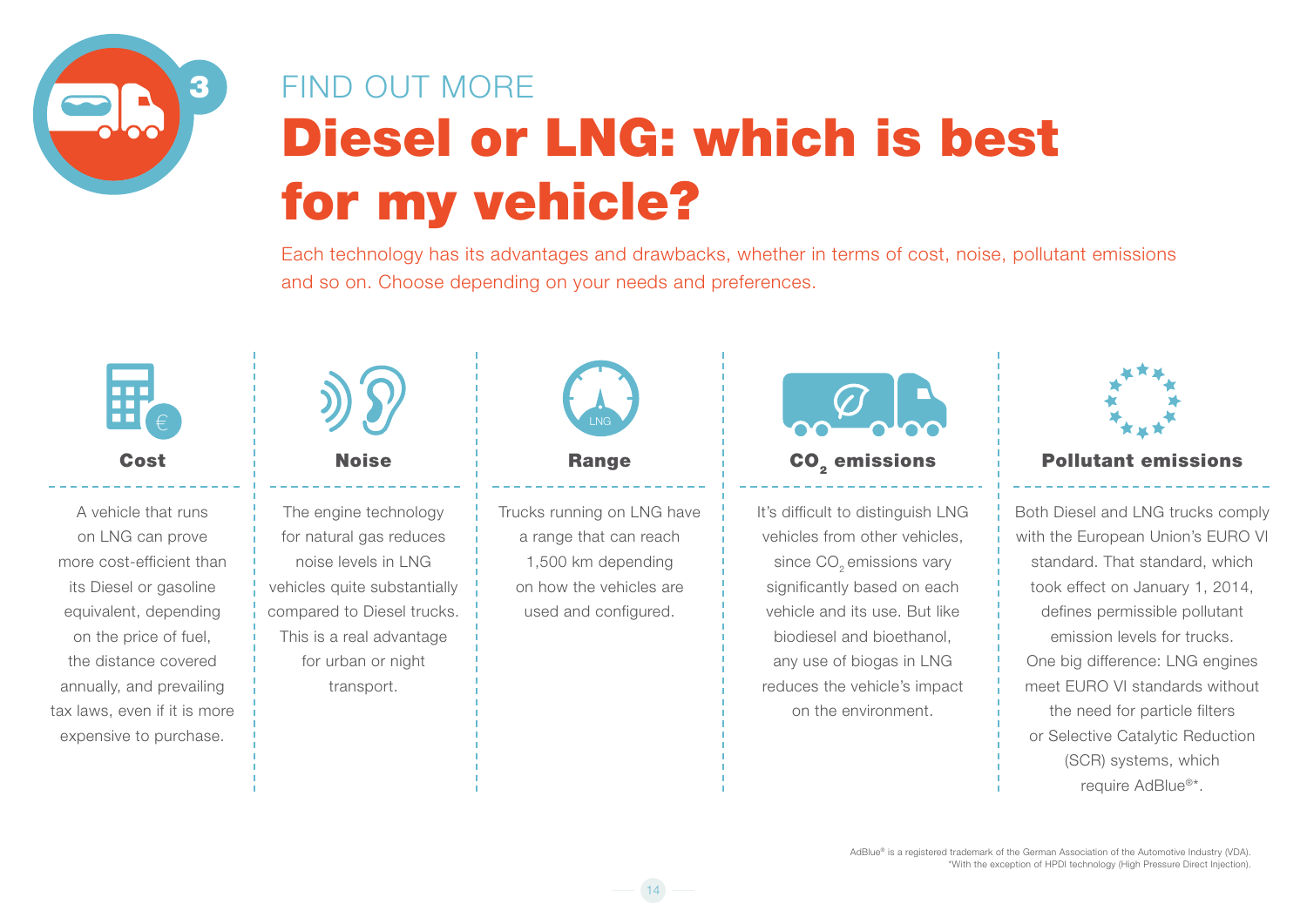<span id="page-14-0"></span>

## What is "Boil-off gas"? FIND OUT MORE

15



Outside air (-10°C/+30°C)

#### An extremely sophisticated container!

In order to store the natural gas safely and maintain a temperature of around -160°C, your LNG tank is made of highly effective insulating materials that keep out heat.

However, just as a thermos cannot keep coffee at the same temperature indefinitely, LNG is bound to warm up eventually, causing part of the LNG to return to a gaseous state, which gradually increases the pressure in the tank.

If you do not fill up for a few days (i.e. without cooling the remaining fuel with LNG at -160°C), your tank will let out small amounts of gas as soon as the internal pressure gets too high.

That is why you are strongly advised not to park in a confined space (such as a parking garage) for several days in a row to avoid creating an atmosphere of flammable gas!